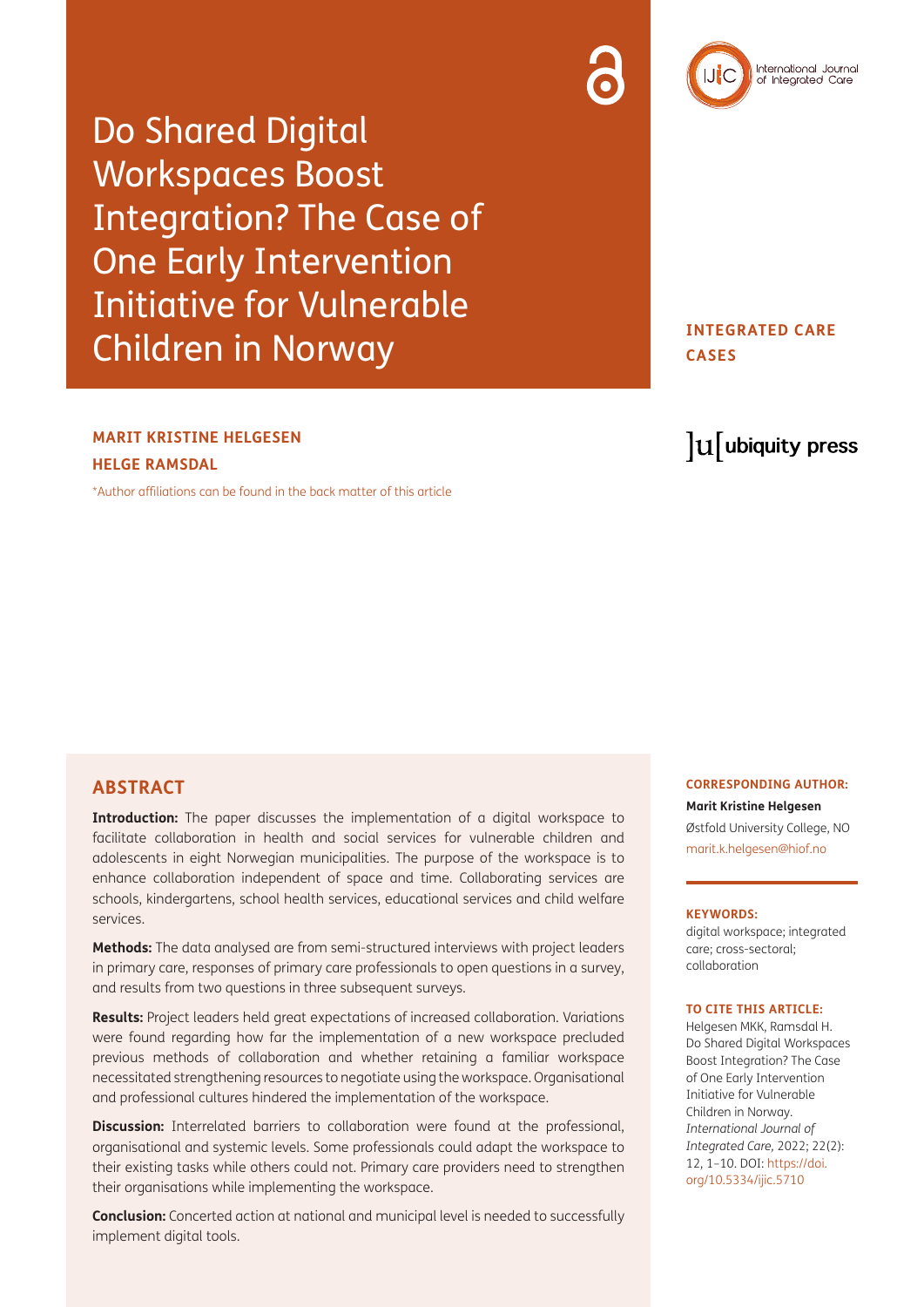# **INTRODUCTION**

Health and wellbeing for children has increasingly been set on the agenda internationally, as well as *both nationally and locally* in Norway [[1](#page-8-0)[–3](#page-8-1)]. Recently, Norway has witnessed serious cases in which children have faced vulnerable life situations – and even death – as a result of parental drug or alcohol abuse, neglect, sexual abuse and violence. Recent analyses concluded that crises arose from coordination problems: when vulnerable children needed integrated care involving horizontal as well as vertical coordination, it could not be provided [[4](#page-8-2), [5\]](#page-8-3). Care organisations are complex, and decentralised services and distributed responsibility make integrated care work one of the most difficult challenges to health and social care [[3,](#page-8-1) [6](#page-8-4), [7](#page-8-5)].

Norwegian authorities have initiated a diverse set of measures to prevent and reduce severe events involving children and to promote their health and wellbeing [[4,](#page-8-2) [5](#page-8-3), [7](#page-8-5), [8](#page-8-6)]. Providing services for children in need in Norway is complex. Care and support take place across schools, kindergartens, primary physical and mental health services, social services, child welfare and school health services [\[7](#page-8-5), [9\]](#page-8-7). All these services are municipal responsibilities in Norway, while secondary health services (hospital care) are the responsibility of the health enterprises. Therefore, the aim of this paper is to present and discuss one early intervention initiative to strengthen municipalities' cross-sectoral work for vulnerable children.

The early intervention initiative in question was developed by the Norwegian Health Directorate, eight municipalities and their project leaders. Six out of eight project leaders were organisationally affiliated with the municipal administration, the last two with the school health and welfare services. A template for the intervention was created containing three key elements:

- **1.** A log which initially was not elaborated as a digital shared workspace became so when municipalities started their work. The log was to document measures implemented for enrolled children and efforts at coordination, ensuring that information was passed on and that discontinuities in care provision were avoided  $[8]$  $[8]$ . While the suggestion was to use a standard word processing tool to establish logs, three municipalities started using a digital platform already known to them, which gave few opportunities for registering information. The other five municipalities implemented a newly developed digital workspace. Text fields for information on interventions, feedback on the outcomes and comments from professionals were included. This turned out to be a complex information system [[10\]](#page-8-8).
- **2.** Detailed guidelines provided additional capabilities for registering information about children and

instructions on which interventions should be implemented first by the service raising the concerns. This is the only instance where the "responsible organisation" is mentioned in the guidelines. If several services need to integrate their work, then planning, deciding and implementing interventions across these services should be documented.

**3.** A coordinator, a professional working for the service unit first raising concerns, should be appointed. This is the only instance a "responsible professional" is mentioned. The coordinator should be specifically appointed to take responsibility for establishing and maintaining the log, involving children and guardians and being their contact person when dealing with the involved services [[8\]](#page-8-6).

We present and discuss the implementation of the log. Some municipalities introduced work-place training for all employees involved, others for designated professionals while some provided information only.

## **THEORETICAL APPROACH**

Integration can be achieved as a combination of topdown structural coordination on the one hand and process-oriented, bottom-up collaborative activities on the other [\[11,](#page-8-9) [12](#page-8-10)]. Characteristics such as common goals, shared responsibility and practice define collaboration [[11](#page-8-9)]. Efficient integrated care is not possible without communication and information, and digital information systems allow more services to be combined to build networks of independent organisations [\[13\]](#page-8-11). It is normatively possible, to define integrated care as the "delivery of coordinated care [that] requires integrated organisational networks that collaborate; and effectively and efficiently transfer synchronised information and manage resources" [\[14](#page-8-12), p. 625]. Attaining such goals needs to be facilitated by clear governance arrangements [[15](#page-8-13)], and a digital workspace consciously designed to promote integration can help providers in such an endeavour. Thus, information systems hold great promise for improving the quality of integrated care. Other key expectations towards implementing such systems are enhanced communication and information, possibilities to transcend time and space barriers, greater recognition of professionals' complementary skills, roles and responsibilities, more efficient decision- making and implementation of interventions and more autonomous professionals [\[16](#page-8-14)–[18](#page-8-15)]. Further, it holds promise for reducing costs and making possible innovative models of integrated care [\[13,](#page-8-11) [19](#page-8-16)].

To achieve integrated care, information systems innovations can only come through transformations of the way organisations and professionals work [\[17\]](#page-8-17). Further, such information systems are in use in many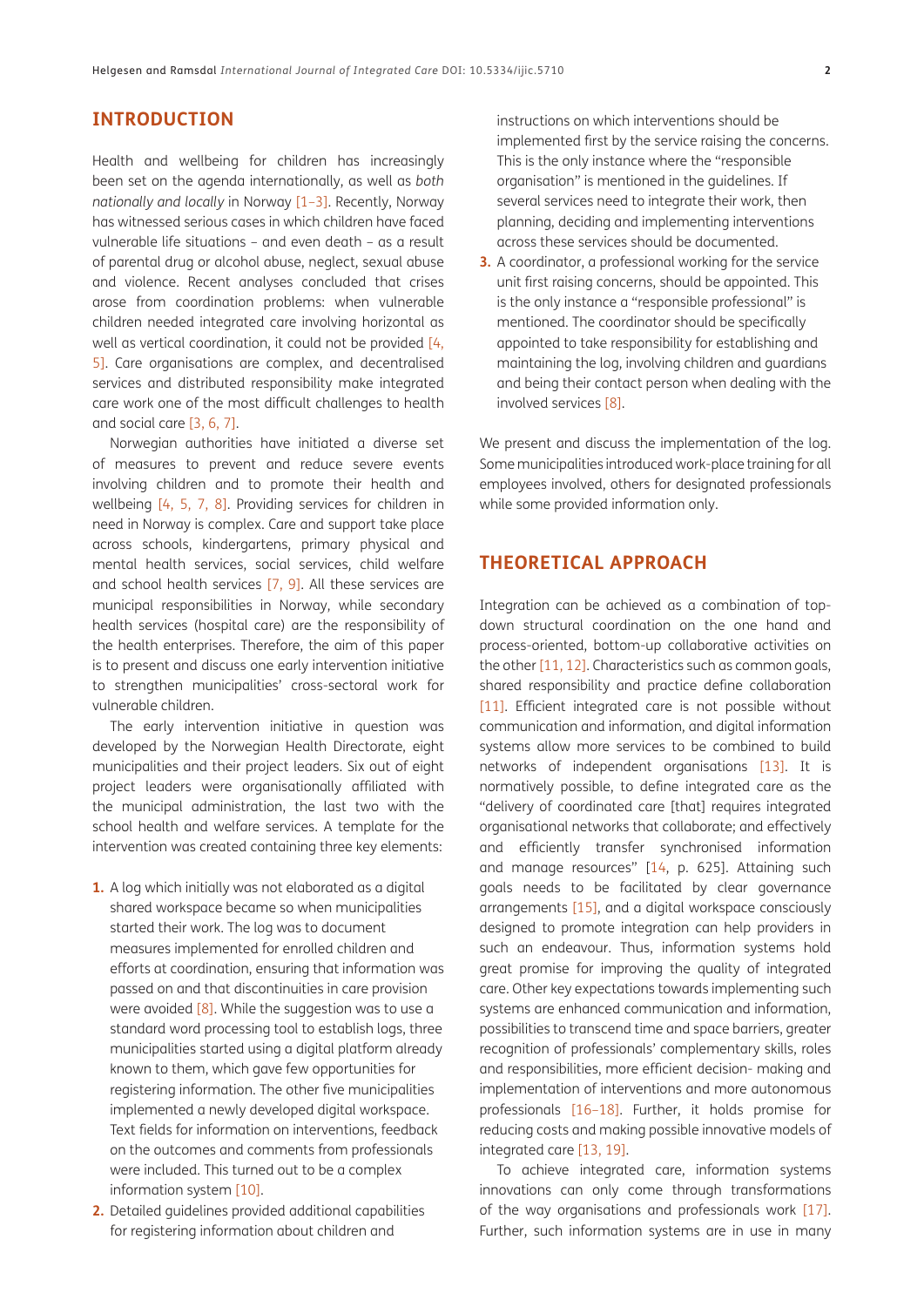countries and questions are raised as to whether they in fact enhances effectiveness and efficiency or if they impair rather than improve organisational efficiency [[10](#page-8-8)]. Other critiques are that information systems are costly to purchase, implement and maintain and a source of frustration to practitioners. The critique further contains that systems make demands on street level bureaucrats' work time and take them away from their core business of working with service users [[16](#page-8-14), [20,](#page-8-18) [21\]](#page-8-19) and that workarounds are performed to adapt the systems to the organisation or to citizens seeking help [\[22](#page-8-20), [23\]](#page-8-21). Whether such systems function to enhance service integration and make services effective and efficient still is an open question and needs to be researched empirically.

In light of both expectations and promises as well as the critique against information systems, the research question for our presentation of this case is whether implementing this workspace made integrated care for vulnerable children effective and efficient. We have three sub-questions: a) What are the expectations towards the workspace held by project leaders? b) Does the workspace promote integration among services in the municipalities? c) Do the municipal organisational and professional cultures support the implementation of the workspace?

# **METHODS**

The procedure for the eight municipalities to take part in the development project included agreeing that their work would be evaluated and to facilitate surveys. Initially the early intervention initiative was a developmental project. It lasted from 2012 until 2017.

## **OVERVIEW OF SURVEYS**

Municipalities varied in size and were geographically dispersed. The first author analysed one ready-made dataset from a survey planned and conducted by the Health Directorate and took part in developing and analysing two ensuing surveys. All surveys were digital. [Figure 1](#page-2-0) below displays the survey process.

Surveys were sent to all employees of current services in all municipalities, and we received about 2000 responses each time. [Table 1](#page-2-1) displays numbers in more detail. In decreasing numbers, responses were received from schools, kindergartens, child welfare services, educational services and community and school health nurses. Schools are the services with the most employees.

No questions were asked about digital workspaces in the surveys. All had a number of free text answers and fields for free text comments. Open answers were given to the two questions cited in table four, and the last question: "Is there anything we have not asked about the developmental project and cross-sectoral work that you think we should know? If there is, please write it here". Open answer questions are analysed for the 2018 survey only.

| <b>RESPONSES/YEAR</b>         | 2012 | 2015 | 2018 |
|-------------------------------|------|------|------|
| Respondents receiving surveys | 4782 | 4445 | 4155 |
| Responses                     | 2260 | 1765 | 2006 |
| Response rate                 | 47%  | 40%  | 48%  |
| Practitioners                 | 1808 | 1414 | 1683 |
| Managers                      | 452  | 351  | 323  |

<span id="page-2-1"></span>**Table 1** Surveys actually received by respondents, responses received, response rate and distribution on the categories' practitioner/manager.

<span id="page-2-0"></span>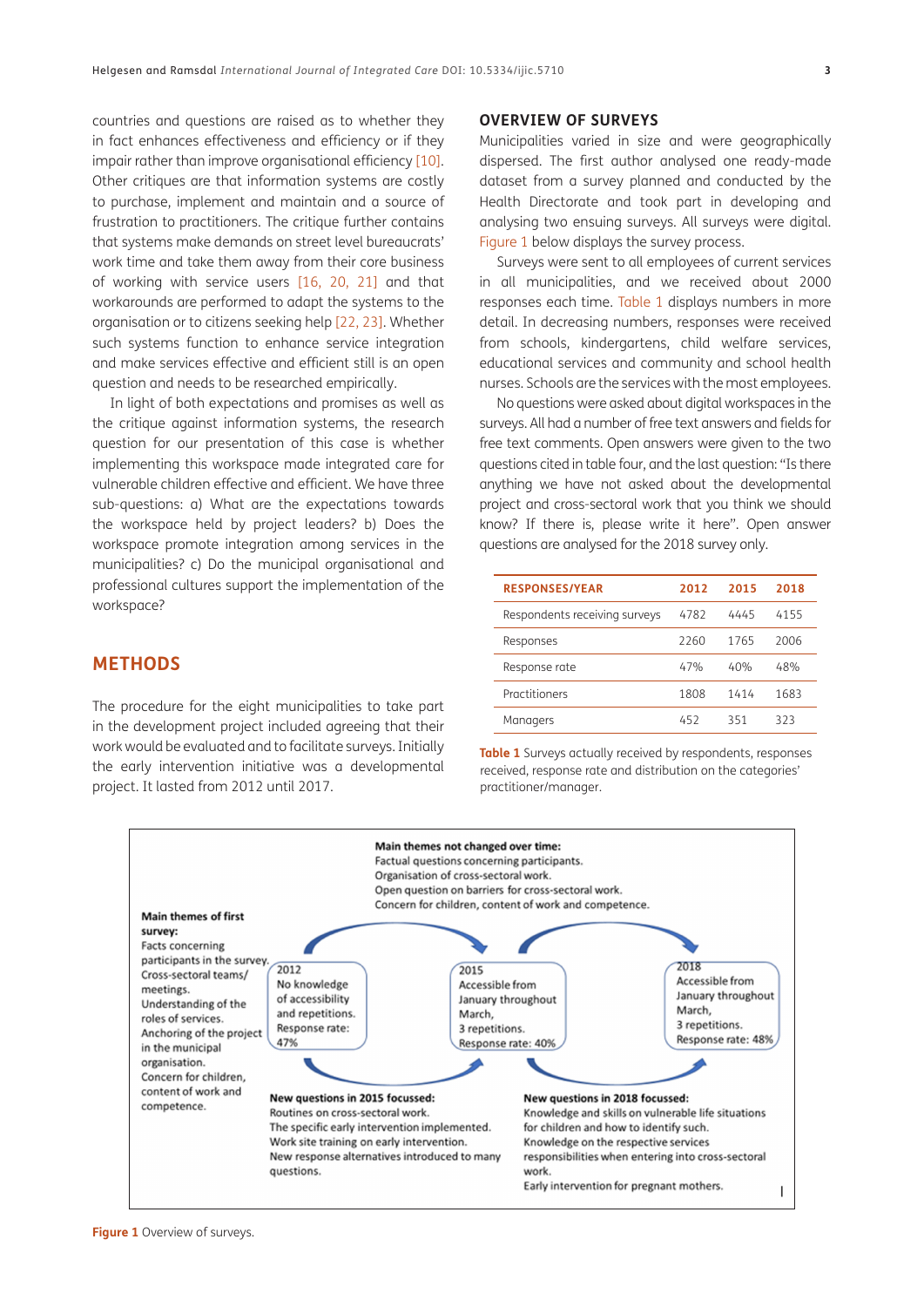## **OVERVIEW OF INTERVIEWS, THEMES AND CODING PROCESS**

To gain more in-depth knowledge, the first author suggested conducting short interviews with the eight municipal project managers in 2012 and 2018. The first round of interviews concentrated on education while the second came to be preoccupied with digitalisation. Therefore, quotes from interviews are from 2018 only. Interviews lasted about 30 minutes and were transcribed and anonymised. This enabled a triangulation of methods [[24\]](#page-8-22). Key questions from interviews, numbered 1–8, are presented in [Table 2](#page-3-0).

In analysing the interviews and comments on open questions in the survey, the stepwise deductive-inductive method was used [\[25\]](#page-8-23). It is based on six steps, and the three most relevant for this project were 1) the inductive identification of codes that could 2) be organised into themes and 3) to ensure that the most suitable concepts were deduced from the empirical data. Both authors read the interviews and questionnaire responses several times, grouped the identified codes that had a coherent content and decided which code groups, and how many, could be the main themes in a paper. The last step depended on the research problem identified, which in this paper was whether the digital shared workspaces enhanced effectiveness and efficiency in the integrative

How is the pilot organised in your local authority?

Which procedures have been established?

What is your opinion on involving the top administrative management, sector managers and service leaders in the pilot?

Do service leaders support this collaborative initiative?

What is your opinion on the willingness of the staff of this local authority to work across sectors in the pilot?

work. The coding and grouping process is presented in [Table 3.](#page-3-1)

## **LIMITATIONS**

The design had been representative if the research project at the outset had had a clear mixed-methods or diachronic data collection design. Then, the data collection and results would have been strengthened concerning the validity and reliability of both surveys and interviews.

#### **ETHICS**

Consent for the survey was obtained if participants returned the questionnaire. For the interviews, consent was obtained orally as the interviews were conducted by phone. Information given is treated in line with the guidelines of The National Committee for Research Ethics in the Social Sciences and the Humanities.

### **RESULTS**

## **EXPECTATIONS TOWARDS THE DIGITAL WORKSPACE**

As the methods section reveals, developing the workspace was initially neither included in the early intervention project nor in the evaluation. Therefore, in the analysis, respondents were not expected to appreciate the importance of the digital workspace when the interviews and the surveys were conducted. Nevertheless, they did. All interviewees mentioned the digital workspace, the necessity of having one and they assumed it promoted coordination and collaboration. The quotation below is representative:

"The workspace ensures that interventions for a child or adolescent can be implemented

| <b>BASIC CODES IN INTERVIEWS: FACTORS INFLUENCING THE CROSS-SECTORAL</b><br><b>IMPLEMENTATION OF THE DIGITAL WORKSPACE (INTERVIEWS CONTAINING</b><br>THE CODE) | <b>THEMES (GROUPS</b><br>OF CODES)         | <b>RESEARCH</b><br><b>QUESTION</b>           |
|----------------------------------------------------------------------------------------------------------------------------------------------------------------|--------------------------------------------|----------------------------------------------|
| Importance of implementing a digital workspace (all project leaders)<br>Implementing a new workspace (local authorities nos. 1, 2, 3, 5, 7)                    | Expectations for the<br>digital workspace  |                                              |
| Implementing known workspace (4, 6, 8)                                                                                                                         |                                            |                                              |
| Existence of cross-sectoral teams/collaborative initiatives (1, 4, 8)                                                                                          |                                            |                                              |
| Efficient and relevant meetings/Routines for meetings/procedures (1, 4, 5, 6, 7, 8)                                                                            | Promoting not<br>promoting integration     |                                              |
| Single purpose agencies $(1, 7 +$ comments from the survey)                                                                                                    |                                            | Digital workspace<br>boosts integrative work |
| Professional resistance to implementing a digital workspace $(1, 2, 3, 6, 8)$ comments<br>from the survey)                                                     |                                            |                                              |
| Professional and organisational regulations constrain the use of a digital workspace (2,<br>5, 6, 8 + comments from the survey)                                | Professional and<br>organisational culture |                                              |
| Not establishing consensus on when to use the digital workspace (all local authorities)                                                                        |                                            |                                              |

<span id="page-3-1"></span>**Table 3** Codes and themes in interviews and survey comments.

#### <span id="page-3-0"></span>**Table 2** Key interview questions.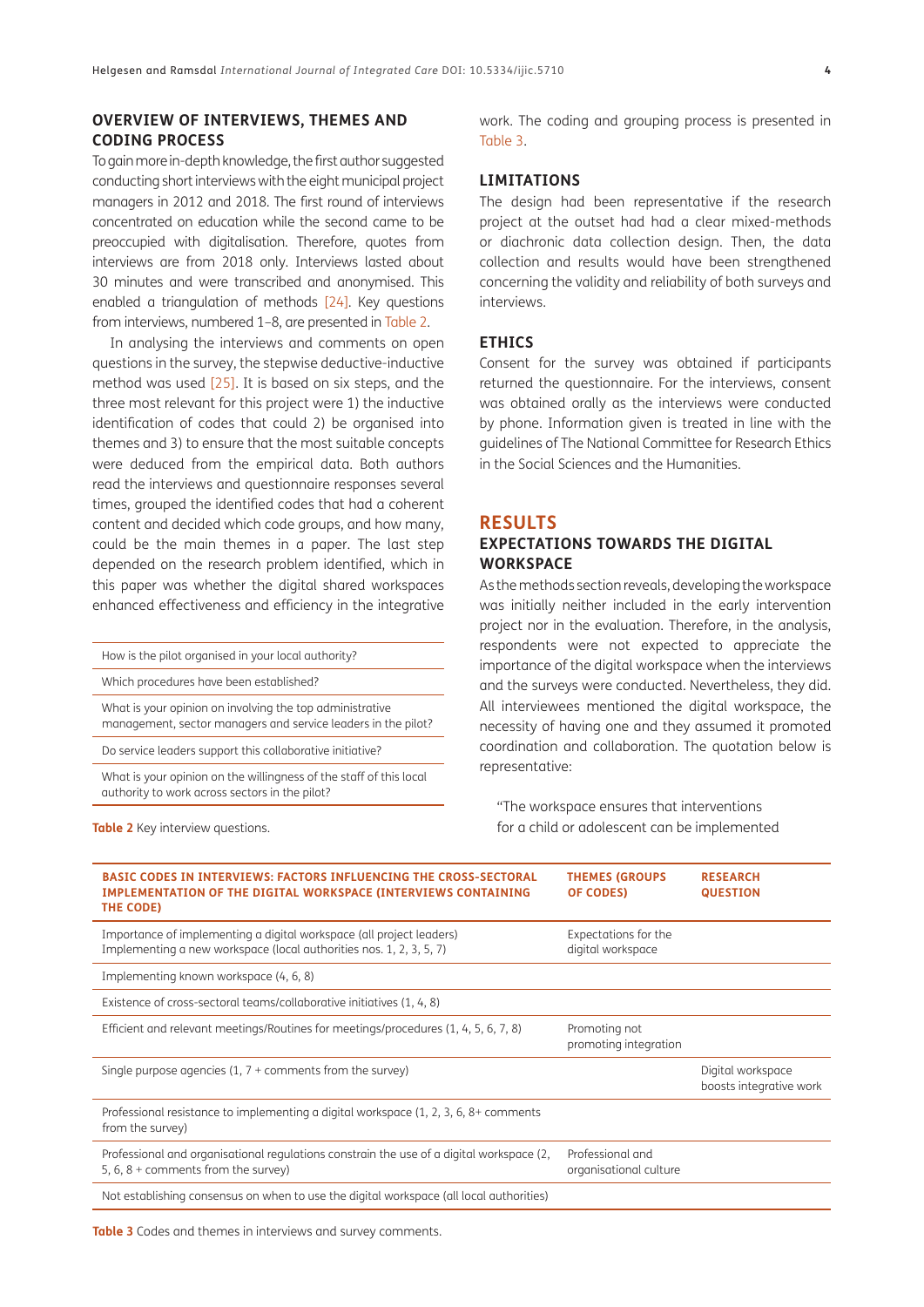simultaneously. Interventions are not sequential. Every actor involved can see the interventions provided and their effect. Other actors may view cases differently and consider them on the basis of their particular professional viewpoint. A child or adolescent can theoretically receive measures from all support services simultaneously. Everything is visible in the workspace".

Expectations were high as to the collaborative strength of the workspace and possibilities for negotiations on early intervention initiatives. A comment in the survey confirms this:

"I see only advantages in that participants can communicate in the workspace in between meetings. In meetings, we can project goals and measures on a screen and everybody can see. We can evaluate and change measures."

Five municipalities implemented a newly developed workspace while three decided to use one they had experience with. The project leader in municipality 2 talked about how the workspace was an important novelty and therefore anticipated enhancing integration efforts:

"The digital workspace is the novelty […] that is the change. It is easier for more service providers to work simultaneously. Without a workspace for collaboration, the required communication with local care services would have been a lot more difficult. The workspace is important […]."

In municipalities that implemented the familiar workspace, leaders spoke of challenges with the workspace functionalities, as in this example from municipality 6:

"[Our workspace] is difficult to use and we discuss how to do this. You can do almost anything because it has few barriers and it can obviously be used across service providing units, and that is a challenge as well."

There were few restrictions as to who could log on and few designated fields for storing information. Actors involved had to discuss procedures and thus had to maintain an arena for negotiating integration.

Implementing the digital workspace was a conscious decision in all municipalities, whether the workspace was new or familiar. Expectations for it to improve integration and collaboration were high.

## **DOES THE WORKSPACE PROMOTE INTEGRATION?**

Cross-sectoral integration to promote children's health and wellbeing requires services to be collaborative. The actors need to negotiate concerns and interventions. The workspace provides such possibilities, and the meetings arranged in addition to the workspace function as resources facilitating communication and negotiation. Managers and professionals' knowledge of integrative initiatives (meetings and teams) indicate whether these are in focus. [Table 4](#page-4-0) shows a decrease from 2012 to 2018 in knowledge of meetings and teams held by professionals and managers in all services, except for kindergartens and school health services. In 2015, fewer survey responses were returned, and the decrease is therefore most significant between 2012 and 2015, after which the figures increase again. Results for the second question show a decrease for most alternatives during the years 2012–2018, but an increase for "parents and guardians are invited to meetings on cases in which they are partners". The decrease for "I know how to put cases on the cross-sectoral team agenda" and "I know who is responsible for arranging the cross-sectoral meetings"

| <b>QUESTION</b>                                                                                  | <b>RESULTS IN PERCENTAGES, MULTIPLE ALTERNATIVES</b>                              |      | 2015 | 2018 |
|--------------------------------------------------------------------------------------------------|-----------------------------------------------------------------------------------|------|------|------|
| Which services<br>are represented in<br>teams or other types<br>of collaborative<br>initiatives? | Educational services                                                              | 87   | 60   | 80   |
|                                                                                                  | Child welfare                                                                     | 84   | 59   | 68   |
|                                                                                                  | Health centre                                                                     | 53   | 42   | 50   |
|                                                                                                  | Schools                                                                           | 62   | 47   | 49   |
|                                                                                                  | Kindergartens                                                                     | 38   | 41   | 45   |
|                                                                                                  | School health services                                                            | 40   | 32   | 42   |
| Do you have<br>knowledge of the<br>collaborative initiatives<br>in this local authority?         | I know how to put cases on the cross-sectoral team agenda                         | 80   | 55   | 36   |
|                                                                                                  | I know who is responsible for arranging the cross-sectoral meetings               | 64   | 45   | 42   |
|                                                                                                  | We have procedures for information exchange related to cross-sectoral meetings    | 45.5 | 41   | 32   |
|                                                                                                  | Parents and quardians are invited to meetings on cases in which they are partners | 22   | 44   | 33   |

<span id="page-4-0"></span>**Table 4** Key themes and results from the surveys. Percent.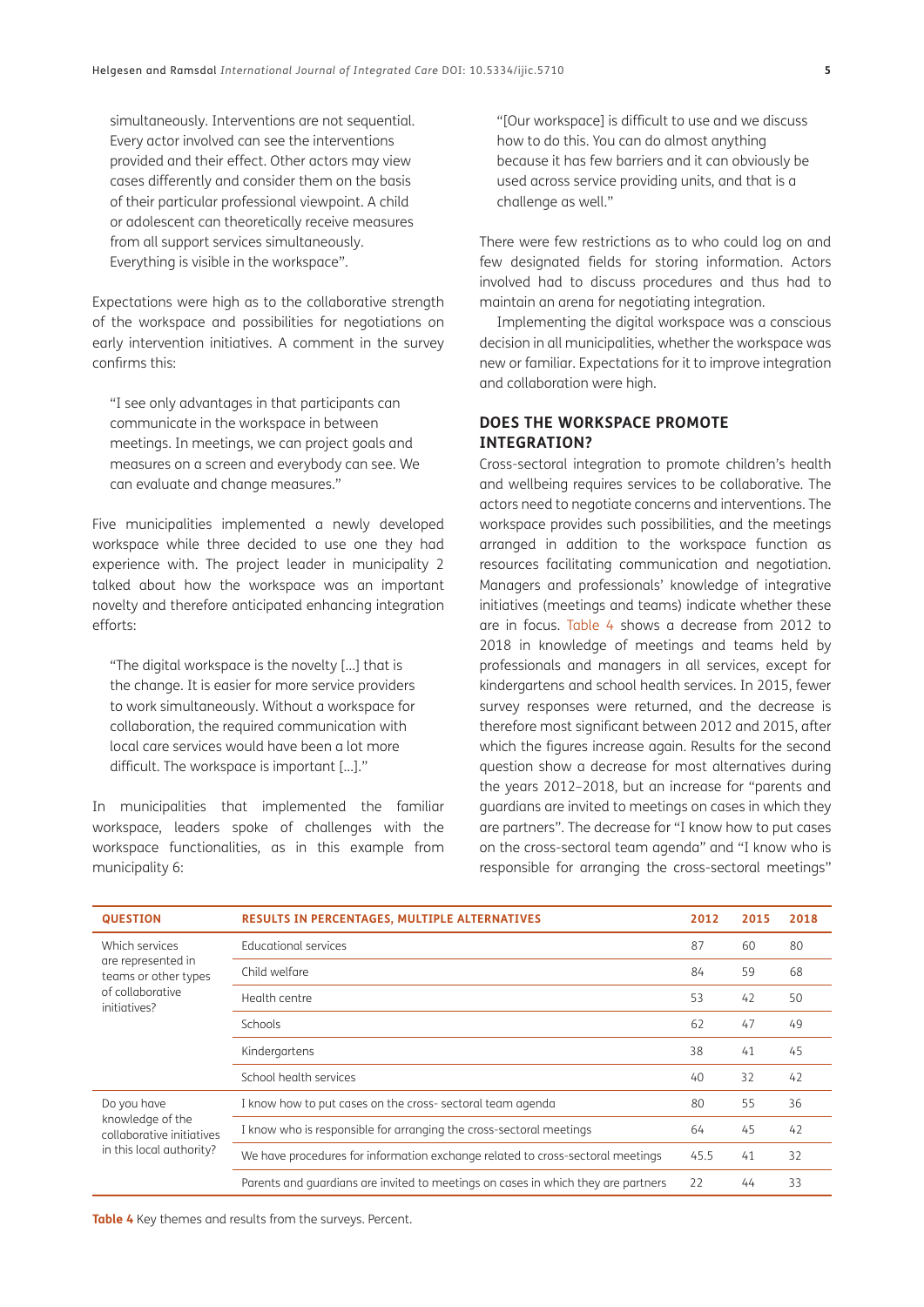suggests that the resource cross-sectoral integrative forums were discontinued.

A comment from the survey mentions this change:

"[…] previously we had a team for consultations in which different services were present. It was terminated. At school we still have the psychosocial team […]."

Two interviewed project leaders mentioned teams for integration in special needs education. Such teams are closely connected to schools, which indicates that schools operate independently in this field.

Some interviewees stated that municipal services had cross-sectoral meetings as well as a workspace:

"We have created a system where we decide which individual cases to handle in the workspace, and based on those we interact there. We continue our established routines for crosssectoral meetings to discuss the challenges we have." (Municipality 7)

Others argued that they changed their meeting arrangements to become more efficient. The project leader in local authority 5 clarified this:

"The aim is to have efficient meetings and discuss goals, measures and evaluations. We spent meeting time discussing things that are of limited benefit."

This indicates that service providers in some municipalities, presumably those who implemented the new workspace, shifted their focus from physical meetings and team discussions to using the digital workspace as their only collaborative arena, while those who still held physical meetings in addition to using the workspace improved the meetings to become more efficient.

## **ORGANISATIONAL AND PROFESSIONAL CULTURE**

Organisational and professional culture affects attitudes towards taking part in integrative initiatives. We found some distinctions in attitudes across professions and services. Nurses working in health centres and school health services expressed positive attitudes. One survey respondent commented:

"In the health centre we are obliged to write patient records and quality in our work is important to us. So, we welcome […] the workspace."

Nevertheless, nurses found that they were responsible for establishing and maintaining logs. Another comment was:

"I find that schools sometimes do not want to coordinate. They want the school nurses to do it. I find that teachers do not know what the workspace is."

A respondent from a child welfare agency made a similar comment:

"It would be natural to establish logs in many cases that involve child welfare, or to start them right after child welfare starts its work. Concerns [about children's health and wellbeing] have been raised and measures implemented before child welfare is involved. In practice, there is often no log in child welfare cases."

These quotes indicate that school nurses and child welfare professionals became responsible for initiating collaboration and maintaining digital communication. They realised that they knew more about the digital workspace and how to use it than teachers in schools and kindergartens. Hence, they expressed concerns that the resistance found in schools hindered efficient decisions and implementation of interventions. Teachers' attitudes proved these concerns to be justified, as one survey comment shows:

"For the schools, the system is just a new digital tool and there's little motivation for using it. Increased digitalisation has led to some extra work for schools in general."

Other teachers commented that they did not want to use the workspace; they found it to be inefficient and cumbersome and in competition with their specific educational tools. From their point of view, the workspace had a health focus and enabled the health services to work with a clear and straightforward system. Project leaders stated that use of the workspace was challenged by school procedures. The project leader in municipality 7 said:

"For instance, they [the schools] report challenging operational situations, […]. This depends on practical facilitation and technical skills."

The interviewee in municipality 8 clarifies this:

"Teachers used to be autonomous […]. That culture is changing but it is still strong."

Many of the schools involved did not use digital tools. The staff were therefore neither involved in the development of the initiative nor in using the workspaces. This indicates that service managers and professional groups need to make efforts to change their cultures towards integration and understanding of the grey zones between services and professions.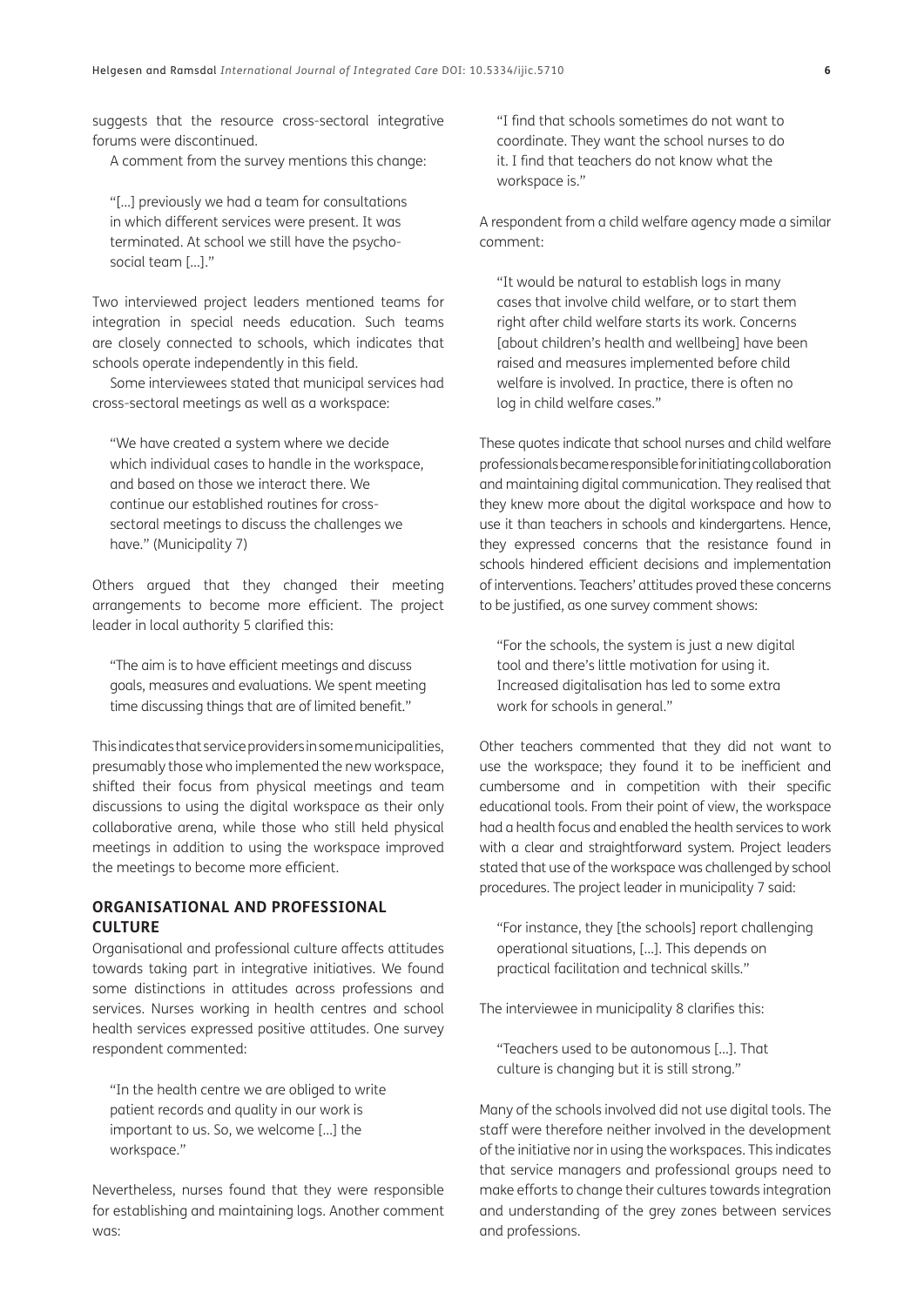## **DISCUSSION**

The paper's research question was whether a shared workspace could make integrated services for children and adolescents more effective and efficient. Three subquestions were posed. Concerning the first, what the expectations held by the project leaders towards the workspace were, the analysis showed that they were high. They believed it to facilitate integration articulated as simultaneous implementation of interventions, shared goals, communication of information and negotiating of interventions as well as an improved evaluation of integrated interventions. Further, they believed it to enhance collaboration, thus making integration more effective and efficient. As the result presentation reveals, neither common goals nor shared responsibility and practice were features characterising the way interviewees and respondents talked about the workspace. On the contrary, results showed a lack of commitment [[11](#page-8-9)].

Especially teachers argued that they did not have common ground with the other services and that they wanted to work with the teams and digital tools specific for schools. They did not trust the actual workspace to accommodate the needs of schools and held on to their relative autonomy [[12](#page-8-10)], not using the workspace for communicating and sharing information. While all professional groups represented in the empirical analysis experienced frustrations concerning the workspace [[15](#page-8-13)], teachers in particular articulated theirs and they probably thought that working with it made demands on their work time and took them away from teaching; their core task [[21](#page-8-19)]. School nurses were left with the responsibility of establishing and maintaining logs, while the child welfare agency experienced frustration over not being included. As schools and kindergartens are important services, which see and talk to children and adolescents every day, teachers' withdrawal from collaboration is challenging. When early intervention is not successful, concerns for children become future cases for the child welfare agency. Hence, the expectancies held by project leaders that the workspace would enhance effectiveness and efficiency in integration were not found among the professionals. This is in line with Gillingham's [[10\]](#page-8-8) findings from Australia that complex information systems took up too much time from professionals working with children and youth.

Concerning the second sub-question, whether the workspace promoted integration we found that the service units and professionals merely co-existed. Collaboration neither increased, as teachers did not trust the workspace and withdrew from working with it, nor was top-down coordination initiated. When taking a closer look at differences between municipalities that implemented the complex workspace and those who retained the simpler one, the result on collaboration can be modified. While the latter kept their crosssectoral meetings, which were held in addition to using the workspace, to evaluate interventions, those implementing the complex workspace discontinued meetings and teams. It is known to front line professionals that talk is effective [\[22](#page-8-20)], and the performed empirical analysis showed that meetings were a valuable resource and should be embedded in the technology to facilitate service integration. The need for physical meeting places – time and space – is constraining on service integration and the complex workspace had text fields for including specific information, a feature that could elevate the collaboration from the time and space barriers [\[20\]](#page-8-18). As is shown in research from Belgium [[22\]](#page-8-20), such text fields may constitute social workers data collection and does not facilitate talk. As well research from Denmark argues that technology may constrain service provision and lead professionals' to take up the practice of workaround to escape the constraints or to adapt technology to the actual service provided [[22\]](#page-8-20). Whether teachers' withdrawal is a workaround can be questioned, but it probably is a result of believing that resources can be used otherwise to enhance services for school children. Nevertheless, the feature of elevating the collaboration from the time and space barriers probably was believed by project leaders to enhance efficiency; however, it did not enable an awareness towards interdependency among service units and professionals.

The third sub-question was whether the municipal organisation and professional cultures supported the implementation of the workspace. The above discussion shows they did not. However, the empirical analysis shows that professionals differ in their appraisal of the workspace. School nurses and child welfare workers approached the workspace more or less positively, acknowledging the interdependency necessary to accentuate the grey zones between professionals. Establishing and maintaining logs was in line with the work tasks of school nurses, even though they seemed to be somewhat reluctant to take on a new work task. Child welfare workers experienced the absence of information as a system failure. This could have been avoided if logs had been established and maintained before cases were handed over to the child welfare agency.

Teachers on their part, approached this early intervention initiative rather negatively, not being willing to accept taking on new work tasks. As is shown by Barr et al [[16](#page-8-14)] technologies may challenge professional spheres of influence and the teachers in our study may have felt threatened as they experienced that the workspace did not align with their work tasks and their organisational culture. Thus, implementing the workspace did not promote the recognition of professionals' complementary skills, roles and responsibilities assessed necessary for collaboration and new ways of working to take place [[17](#page-8-17)]. At the organisational level, this can be analysed as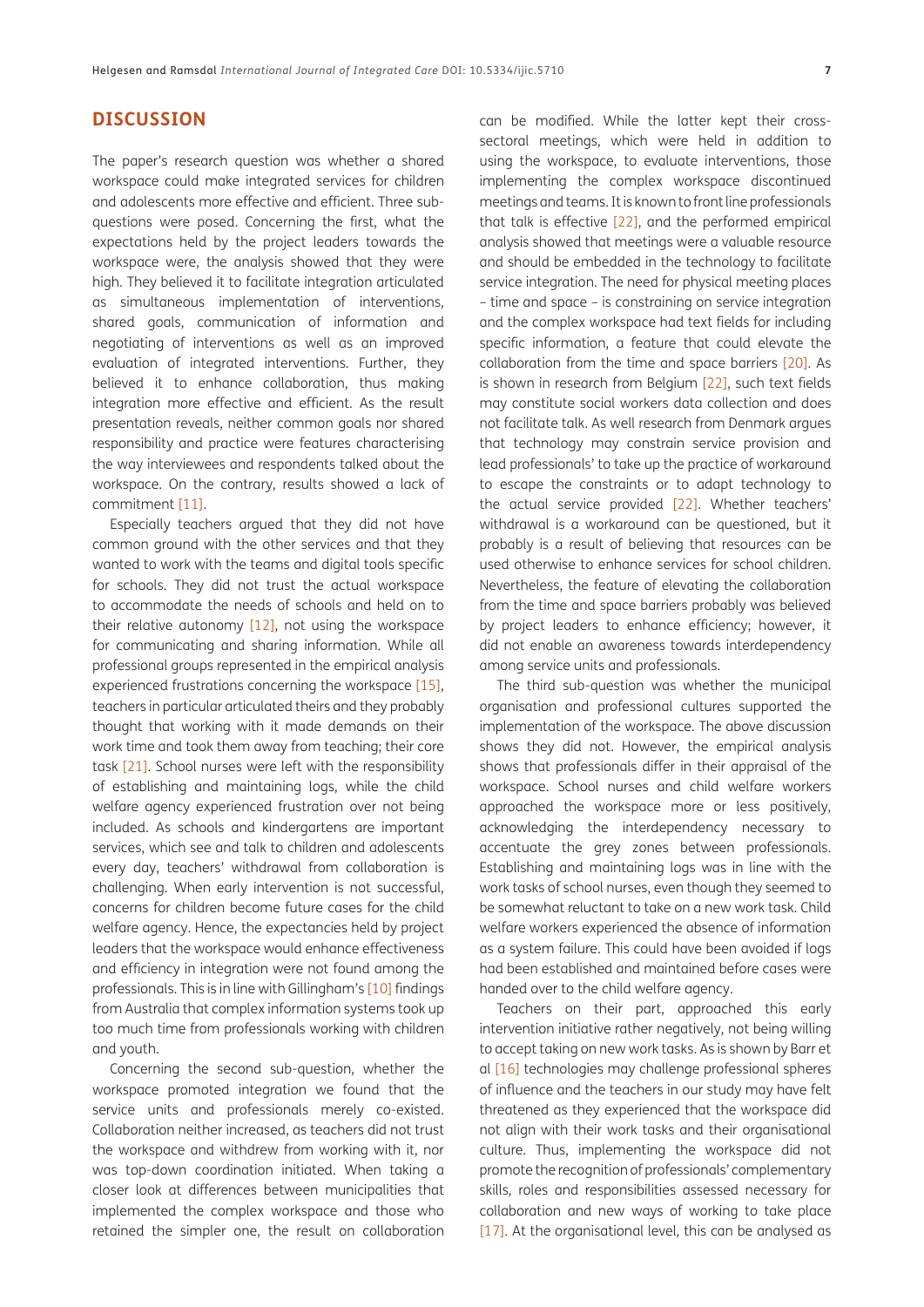schools not recognizing other municipal service providing units as part of their task environment; the features of the environment relevant to the schools' supply of inputs, dispositions of outputs and the power-dependence relations within which the organisation conducts its exchanges [\[26](#page-8-24) p. 125]. On the contrary, schools established intra-sectoral teams to enhance children's health and wellbeing. They remained autonomous [12], and independent teachers were unwilling to enter into networks by using the workspace to collaborate.

As is discussed, implementing a digital workspace is not a panacea to integrate services. Systemic, organisational and professional barriers to collaboration and coordination are manifold [[9](#page-8-7), [11](#page-8-9), [15\]](#page-8-13). Among the organisational barriers are administrative support in the form of leadership and management. Leaders must convey the vision that the workspace is the new collaborative practice, motivate professionals to use it and create an organisational culture in which this is possible. Management needs to steer the distribution of resources, such as teams, training, support from dedicated IT-staff, or other organisational requirements. At the systemic level, professionalization is characterised by domination, autonomy and control [\[27\]](#page-8-25), and these components thus infuse the organisations with values [\[28\]](#page-8-26), forming different organisational cultures in service providing units.

These barriers are at different levels and interrelated, thus constituting the institutional environment determining the path professionals, leaders and managers follow in making decisions on integration. Some patterns of behaviour are seen as more appropriate than others [[29](#page-8-27)]. When the regulations, norms and cognitive understandings brought by the workspace did not resonate well with schools, it was because teachers and schools make decisions and act within the institutionalised environments in which they are embedded. Agreeing to use the workspace was not considered appropriate due to the extra workload involved or because the workspace was defined as a tool made to accommodate the needs of the health sector.

To ensure stakeholder acceptance, institutional rules and norms considered appropriate for all the different professional groups involved must be established by concerted actions from national and municipal governments. Firstly, the expectations that digitalisation would lay the foundations for increased value creation, innovation and increased productivity [[19](#page-8-16)] did not result in any excess capacity in municipal services. Implementing digital tools is costly for local government, and national funds need to be generous. Secondly, a study of the overall task environment in which the workspace will function would enable identification of interdependencies among service providing units and professional grey zones in which resistance is initiated. Such endeavour can reduce

tensions among stakeholders [[11](#page-8-9)], change the actors' cognitive structures and make them more positive towards the workspace. Their experience would not only consist of receiving an extra workload by implementing cumbersome digital procedures. A key goal should be to ensure that the professionals involved become positive advocates of the digital tool, and management should communicate how professions and technology are intertwined and how using the technology may change situations for children and professional tasks, as well as the work and organisational environments of each service.

## **CONCLUSION**

Horizontal integration of the services involved in improving the wellbeing of children was not boosted by implementing a digital workspace in municipal service providing units. Our study found that the workspace as such promoted neither top-down coordination nor bottom-up collaboration. It will probably continue this way until central and local government coordinate their digitalisation efforts providing services for vulnerable children.

# **REVIEWERS**

Kim Jose, BAppSc(Physiotherapy) MPH PhD., Senior Post Doctoral Research Fellow, Menzies Institute for Medical Research, University of Tasmania.

Outi Kanste, RN, PhD, Adjunct professor, Research Unit of Nursing Science and Health Management, Faculty of Medicine, University of Oulu, Finland.

## **FUNDING INFORMATION**

Data collection is funded by the Norwegian Health Directorate, the analysis is funded by Østfold University College.

## **COMPETING INTERESTS**

The authors have no competing interests to declare.

# <span id="page-7-0"></span>**AUTHOR AFFILIATIONS**

**Marit Kristine Helgesen** Østfold University College, NO **Helge Ramsdal** Østfold University College, NO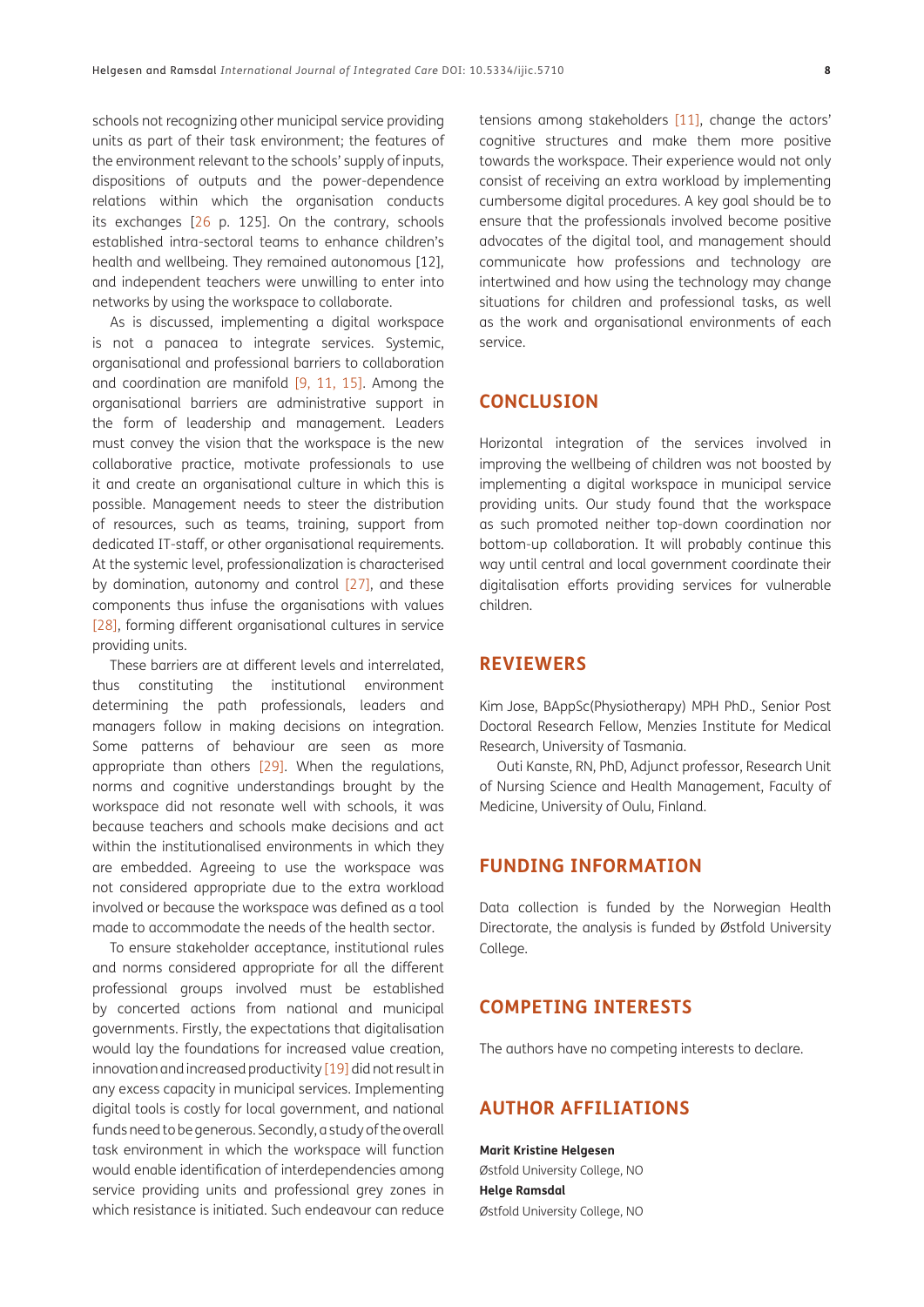# **REFERENCES**

- <span id="page-8-0"></span>1. **Main G.** Child Poverty and Children's Subjective Wellbeing. *Child Ind Res.* 2014; 7: 451–472 DOI: [https://doi.](https://doi.org/10.1007/s12187-014-9237-7) [org/10.1007/s12187-014-9237-7](https://doi.org/10.1007/s12187-014-9237-7)
- 2. **Povlsen L, Regber S, Fosse E, Karlsson LE, Gunnarsdottir H.** Economic poverty among children and adolescents in the Nordic countries. *Scandinavian Journal of Public Health*. 2018. DOI: [https://doi.org/10.1177/1403494817743894](https://doi.org/10.1177/1403494817743894 )
- <span id="page-8-1"></span>3. **Eastwood J.** Integrating care for Children, Young People and Their Families. *IJIC*. 2018; 18(2): 20, 1–3. DOI: [https://](https://doi.org/10.5334/ijic.4189 ) [doi.org/10.5334/ijic.4189](https://doi.org/10.5334/ijic.4189 )
- <span id="page-8-2"></span>4. **Tilsynsmelding.** Tilsyn med barnevern, sosial- og helsetjenestene [Supervisory report 2019. Supervision of the child welfare, social and health services]. Oslo, Helsetilsynet, 2020. [in Norwegian].
- <span id="page-8-3"></span>5. NOU: 2017:12. Svikt og svik. Gjennomgang av saker hvor barn har vært utsatt for vold, seksuelle overgrep og omsorgssvikt [Failure and Betrayal. Cases in which children have been exposed to violence, sexual harassment and neglect], Oslo: Barne- og familiedepartementet. [in Norwegian].
- <span id="page-8-4"></span>6. **González-Ortiz LG, Calciolari S, Goodwin N, Stein V.** The Core Dimensions of Integrated Care: A Literature Review to Support the Development of a Comprehensive Framework for Implementing Integrated Care. *IJIC*, 2018; 18(3):10, 1–12. DOI: [https://doi.org/10.5334/ijic.4198](https://doi.org/10.5334/ijic.4198 )
- <span id="page-8-5"></span>7. **Ramsdal H, Hansen GV.** The organisation of local mental health services in Norway. Evidence & Policy: A Journal of Research, *Debate and Practice*. 13(4): 605–622. DOI: [https://doi.org/10.1332/174426416X14715382995623](https://doi.org/10.1332/174426416X14715382995623 )
- <span id="page-8-6"></span>8. [http://tidliginnsats.forebygging.no/Aktuelle-innsater/BTI/](http://tidliginnsats.forebygging.no/Aktuelle-innsater/BTI/Hva-er-BTI/Hva-er-BTI/) [Hva-er-BTI/Hva-er-BTI/](http://tidliginnsats.forebygging.no/Aktuelle-innsater/BTI/Hva-er-BTI/Hva-er-BTI/). Retrieved October 2019.
- <span id="page-8-7"></span>9. **Goodwin N.** Understanding Integrated care. *International Journal of Integrated Care*. 16(4): 6, pp. 1–4, DOI: [https://](https://doi.org/10.5334/ijic.2530 ) [doi.org/10.5334/ijic.2530](https://doi.org/10.5334/ijic.2530 )
- <span id="page-8-8"></span>10. **Gillingham P.** Developments in Electronic Information Systems in Social Welfare Agencies: From Simple to Complex. *British Journal of Social Work.* 2019; 49: 135–146. DOI: [https://doi.org/10.1093/bjsw/bcy014](https://doi.org/10.1093/bjsw/bcy014 )
- <span id="page-8-9"></span>11. **Andersson A, Ahgren B, Axelsson SB, Eriksson A, Axelsson R.** Organisational approaches to collaboration in vocational rehabilitation – an international literature review. *International Journal of Integrated Care*. 2011. URN:NBN:UI:10-1-101654/ijic2011-137. DOI: [https://doi.](https://doi.org/10.5334/ijic.670 ) [org/10.5334/ijic.670](https://doi.org/10.5334/ijic.670 )
- <span id="page-8-10"></span>12. **Peters BG.** *Pursuing Horizontal Management. The Politics of Public Sector Coordination*. Lawrence: The University Press of Kansas, 2015.
- <span id="page-8-11"></span>13. **Øvretveit J.** Digital Technologies Supporting Personcentred Integrated Care – A Perspective. *International Journal of Integrated Care*. 2017; 4(6): pp.1–4, DOI: [https://](https://doi.org/10.5334/ijic.3051 ) [doi.org/10.5334/ijic.3051](https://doi.org/10.5334/ijic.3051 )
- <span id="page-8-12"></span>14. **Ehrlich C, Kendall E, Muenchberger H, Armstrong K.**  Coordinated care: what does it really mean? *Health and Social Care in the Community*. 2009; 17(6): 619–627. DOI: [https://doi.org/10.1111/j.1365-2524.2009.00863.x](https://doi.org/10.1111/j.1365-2524.2009.00863.x )
- <span id="page-8-13"></span>15. **Maslin-Prothero SE, Bennion AE.** Integrated teamworking: a literature review. *International Journal of Integrated Care*. 2010; 10(2): 1–11. DOI: [https://doi.](https://doi.org/10.5334/ijic.529 ) [org/10.5334/ijic.529](https://doi.org/10.5334/ijic.529 )
- <span id="page-8-14"></span>16. **Barr N, Vania D, Randall G, Mulvale G.** Impact of information and communication technology on inter-professional collaboration for chronic disease management: a systematic review. *Journal of Health Services Research & Policy*. 22(4): 250–257. DOI: [https://doi.](https://doi.org/10.1177/1355819617714292 ) [org/10.1177/1355819617714292](https://doi.org/10.1177/1355819617714292 )
- <span id="page-8-17"></span>17. **Goodwin N.** Tomorrow's World: Is Digital Health the Disruptive Innovation that will Drive the Adoption of Integrated Care Systems? *International Journal of Integrated Care*. 2018; 18(4): 1–4. DOI: [https://doi.](https://doi.org/10.5334/ijic.4638 ) [org/10.5334/ijic.4638](https://doi.org/10.5334/ijic.4638 )
- <span id="page-8-15"></span>18. Bayo-Moriones A, Billon M, Lera-López F. Are new work practices applied together with ITC and AMT? *The International Journal of Human Resource Management*. 2017; 28: 4, 553 – 580. DOI: [https://doi.org/10.1080/09585](https://doi.org/10.1080/09585192.2015.1116453 ) [192.2015.1116453](https://doi.org/10.1080/09585192.2015.1116453 )
- <span id="page-8-16"></span>19. **Digitaliseringsrundskrivet.** [Digitalisation circular], retrieved October 2018. [In Norwegian] [https://www.regjeringen.no/](https://www.regjeringen.no/no/dokumenter/digitaliseringsrundskrivet/id2826781/) [no/dokumenter/digitaliseringsrundskrivet/id2826781/](https://www.regjeringen.no/no/dokumenter/digitaliseringsrundskrivet/id2826781/).
- <span id="page-8-18"></span>20. **Laitinen K, Valo M.** Meanings of communication technology in virtual team meetings: Framing technologyrelated interaction. *Int. J. Human-Computer Studies*. 2018; 111: 12–22. DOI: [https://doi.org/10.1016/j.](https://doi.org/10.1016/j.ijhcs.2017.10.012 ) [ijhcs.2017.10.012](https://doi.org/10.1016/j.ijhcs.2017.10.012 )
- <span id="page-8-19"></span>21. **Buffat, A.** Street level Bureaucracy and E-Government. *Public Management Review*. 2015; 17(1): 149–161. DOI: [https://doi.org/10.1080/14719037.2013.771699](https://doi.org/10.1080/14719037.2013.771699 )
- <span id="page-8-20"></span>22. **Dupret K, Friborg B.** Workarounds in the Danish Health Sector – from Tacit to Explicit Innovation. *Nordic Journal of Working Life Studies*. 2018; 8(53). DOI: [https://doi.](https://doi.org/10.18291/njwls.v8iS3.105274 ) [org/10.18291/njwls.v8iS3.105274](https://doi.org/10.18291/njwls.v8iS3.105274 )
- <span id="page-8-21"></span>23. **Devlieghere J, Roose R.** Electronic Information Systems: In search of responsive social work. *Journal of Social Work*. 2018; 18(6): 650–665. DOI: [https://doi.](https://doi.org/10.1177/1468017318757296 ) [org/10.1177/1468017318757296](https://doi.org/10.1177/1468017318757296 )
- <span id="page-8-22"></span>24. **Ødegård A, Bjørkly SA.** Mixed method approach to clarify the construct validity of interprofessional collaboration: An empirical research illustration. *Journal of Interprofessional Care*. 2012; 26: 283–288. DOI: [https://doi.org/10.3109/135](https://doi.org/10.3109/13561820.2011.652784 ) [61820.2011.652784](https://doi.org/10.3109/13561820.2011.652784 )
- <span id="page-8-23"></span>25. **Tjora A.** *Qualitative research as Stepwise-Deductive Induction*. Oxon, UK: Routledge.
- <span id="page-8-24"></span>26. **Scott WR, Davies GF.** Organizations and organizing. Rational, Natural and Open System Perspectives, Upper Saddle River, Pearson Prentice Hall 2007.
- <span id="page-8-25"></span>27. **Freidson E, Professionalism.** *The third Logic*. Cambridge: Polity Press, 2001.
- <span id="page-8-26"></span>28. **Selznick P.** *Leadership in Administration. A Sociological Interpretation*. Berkley and Los Angeles: University of California, 1984.
- <span id="page-8-27"></span>29. **March JG, Olsen JP, Rediscovering Institutions.** *The Organisational Basis of Politics*. New York: The Free Press, 1989.